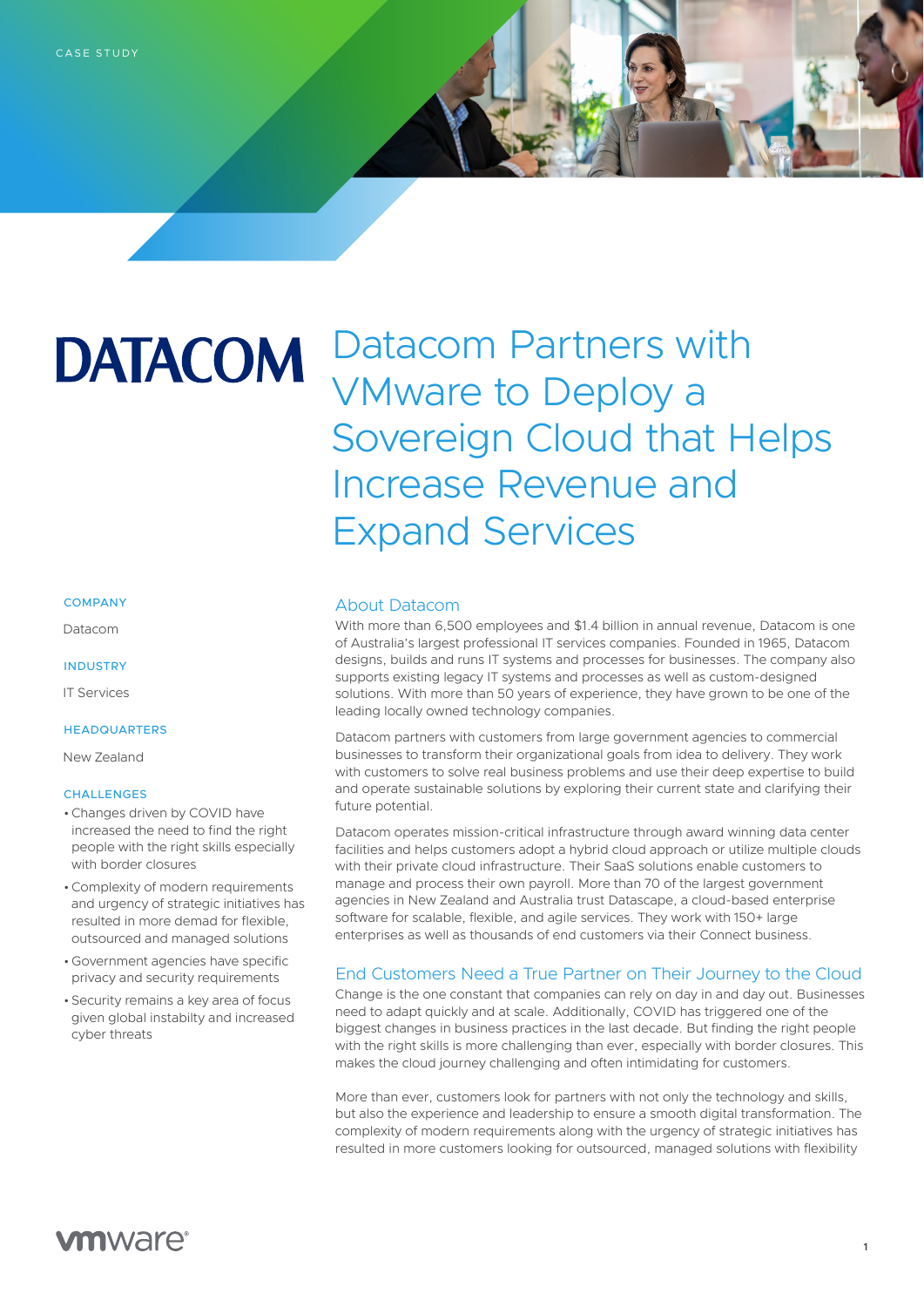#### BUSINESS BENEFITS

- Access to local VMware expertise
- Being a recognized technology leader gives end customers confidence
- •Commercial frameworks that help provide additional value to customers
- Agility and iterative design approach to bring ideas to customers
- Flexibility to expand service offerings based on varied suite of products
- Valuable insight that helps build solutions to meet real world customer problems
- Approx. 20% YoY growth in 3 years
- Increase in time to value by almost 9 months
- Differentiated services through VMware infrastructure

#### VMWARE PRODUCTS DEPLOYED:

- VMware Cloud Foundation
- VMware Cloud Director
- VMware vRealize Suite
- VMware vSphere
- VMware Tanzu

"Our sovereign cloud solution would not be possible without the access, enthusiasm and support from VMware. More than a technology partner, VMware is an extension of our business. Datacom has always been in service to people, not technology. We understand value creation is driven by people, made possible by process, and realized by tech. The value VMware provides is only partly due to the technology. It mostly comes from the VMware employees. People Datacom relies on to drive the success of our business."

DARREN HOPPER, ASSOCIATE DIRECTOR, CLOUD PRODUCT, DATACOM

at their core. Government agencies see the benefits of a public cloud, but have enhanced privacy and security requirements.To deliver value-added services to both businesses and governments, Datacom turned to VMware. Their local sovereign cloud solution backed by global technical expertise by VMware, has allowed Datacom to create a value proposition that combines in-country technology supported by global insight and delivered by local cloud evangilists.

# VMware Partner Connect Program: A Foundation for Cloud Services Growth

The VMware Partner Connect Program provides partners access to world-class technology and people. Datacom leverages the commercial frameworks to give additional value back to customers, and the flexibility to expand service offerings based on the suite of products. Datacom believes the single biggest benefit to being a VMware partner is access to VMware personnel. Local VMware teams are an extension to Datacom's business and overall capabilities. With more than 1,000 certified experts, Datacom sees VMware as an important strategic partner in managing infrastructure and IT solutions.

The VMware partnership was a catalyst in Datacom accelerating innovation across a number of areas that has resulted in approximately 20% YoY growth in the last three years. VMware provides Datacom technology to test and learn with customers in an agile way. Flexible commercial arrangements offered by VMware have enabled Datacom to accelerate designs and solutions and bring additional products and service enhancements to market. This allows the cloud provider to gain valuable insight into how to build solutions and meet real world customer problems. VMware's support and confidence in Datacom's vision has enabled the testing of innovative cloud solutions and identified specific use cases to local business challenges. This foundational support has helped Datacom create Datacom Cloud X, powered by VMware - the company's most ambitious cloud offering. Through this collaborative approach and agile framework, the Cloud X product time to value is estimated to be increased by almost nine months.

Datacom sees VMware Cloud Verified certification as more than just a badge or logo. Being Cloud Verified demonstrates the company's commitment to the VMware partnership and its ambition and focus on customers. Their Cloud Verified status demonstrates the knowledge and expertise Datacom employees provide to customers.

### A Secure, Locally-Managed Sovereign Cloud

A sovereign cloud maintains the sovereignty of data in all possible ways for any country, region, enterprise, or government. Requiring that all data should reside locally, the cloud should be managed and governed locally, all data processing including API calls, should happen within the geography. The data should be accessible only to residents of the same country, and should not be available under foreign laws.

Datacom has offered sovereign cloud solutions for over 10 years in New Zealand and Australia and has generated significant revenue contribution to the Datacom group. The company provides its highly secure sovereign cloud infrastructure to more than 50 local, federal or national government agencies. Many customers have policy and privacy requirements that restrict sensitive data being stored, accessed or available offshore. For example, Datacom provides solutions to New Zealand government agencies, ensuring data on New Zealand citizens is kept in New Zealand. In Australia the company provides services to courts and judicial bodies, ensuring exceptionally sensitive information on cases is protected in the country. Datacom also services local banks, personal data from blood institutions and health organizations.